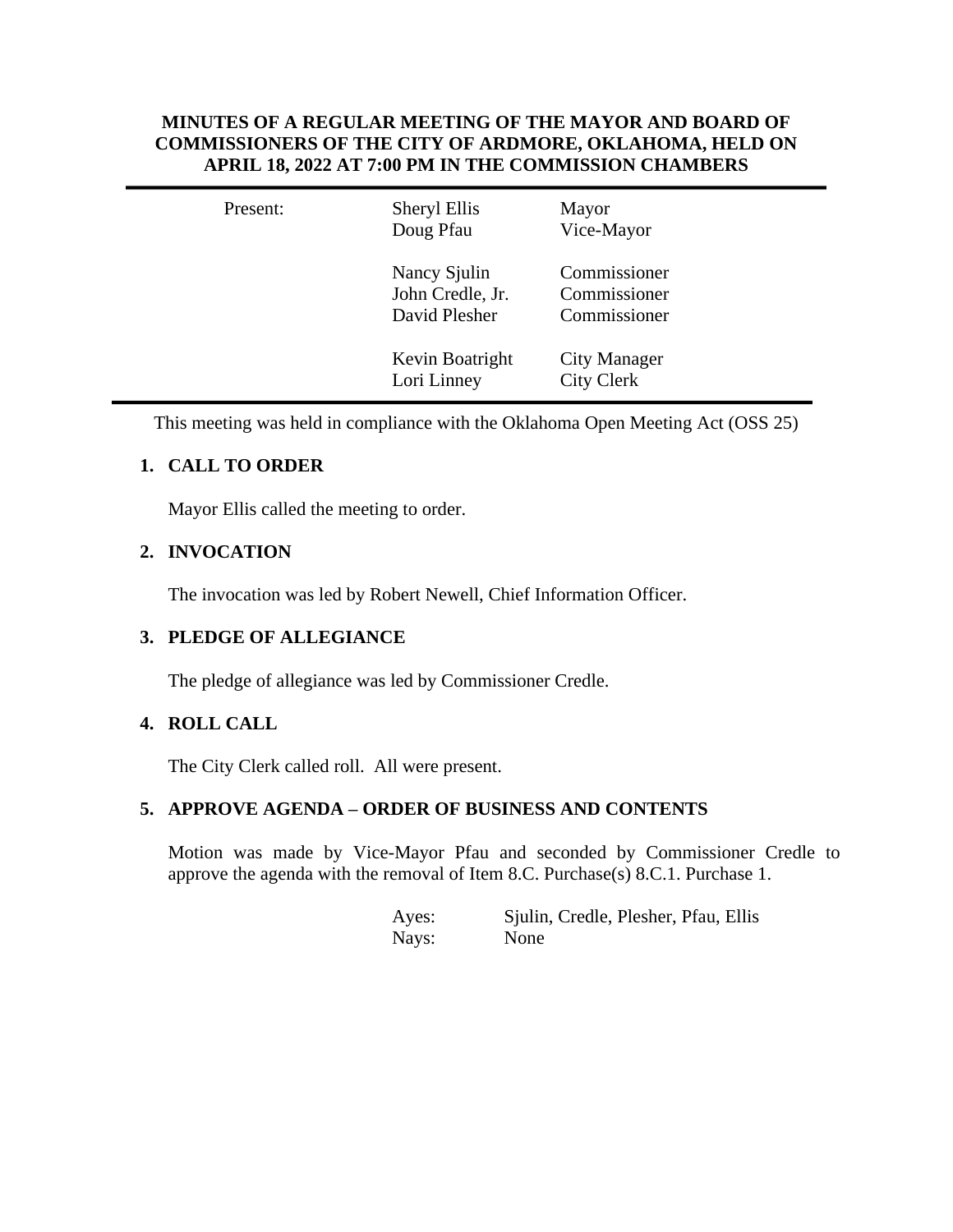#### **6. APPROVE MINUTES**

#### **A. of the City Commission Regular Meeting held on April 4, 2022**

Motion was made by Commissioner Sjulin and seconded by Commissioner Plesher to approve the regular minutes of April 4, 2022 as written.

> Ayes: Sjulin, Credle, Plesher, Pfau, Ellis Nays: None

### **7. CONSENT**

**A. Consideration and Possible Action to Confirm Mayor and City Commissions Appointment to the Planning Commission to Serve a First Three (3) Year Term to be Wayne Lawson with Term to Expire in May of 2025 and Approval or Rejection of Any Amendments Proposed and Considered by the City Commission at the Meeting**

The Mayor and City Commissions confirmed the appointment to the Planning Commission to serve a first three (3) year term to be Wayne Lawson with term to expire in May of 2025.

**B. Consideration and Possible Action of an Ardmore Downtown Executive Airport Ground Lease Cancellation Agreement between the City of Ardmore and Glenn Smith, Jr. for the Leased Property located at 1413 Executive Airport Drive, Suite 5, Tract 27-5 and Approval or Rejection of Any Amendments Proposed by the City Commission at the Meeting**

The Ardmore Downtown Executive Airport Ground Lease Cancellation Agreement is between the City of Ardmore and Glenn Smith, Jr. The description of leased property is 1413 Executive Airport Drive, Suite 5, Tract 27-5. City of Ardmore and Glenn Smith, Jr. by mutual agreement hereby agree to cancel and terminate the described lease.

**C. Consideration and Possible Action of the Right of Refusal to Purchase a Hangar Located at the Ardmore Downtown Executive Airport, 1413 Executive Airport Drive, Suite 5, Tract 27-5 and Approval or Rejection of Any Amendments Proposed and Considered by the City Commission at the Meeting**

The City of Ardmore has received a notice of sale for 1413 Executive Airport Drive, Suite 5, Tract 27-5 to Chris McMurry in the amount of \$5,000.00. The City does not wish to exercise its right to purchase the hangar and improvements, located at the Ardmore Downtown Executive Airport.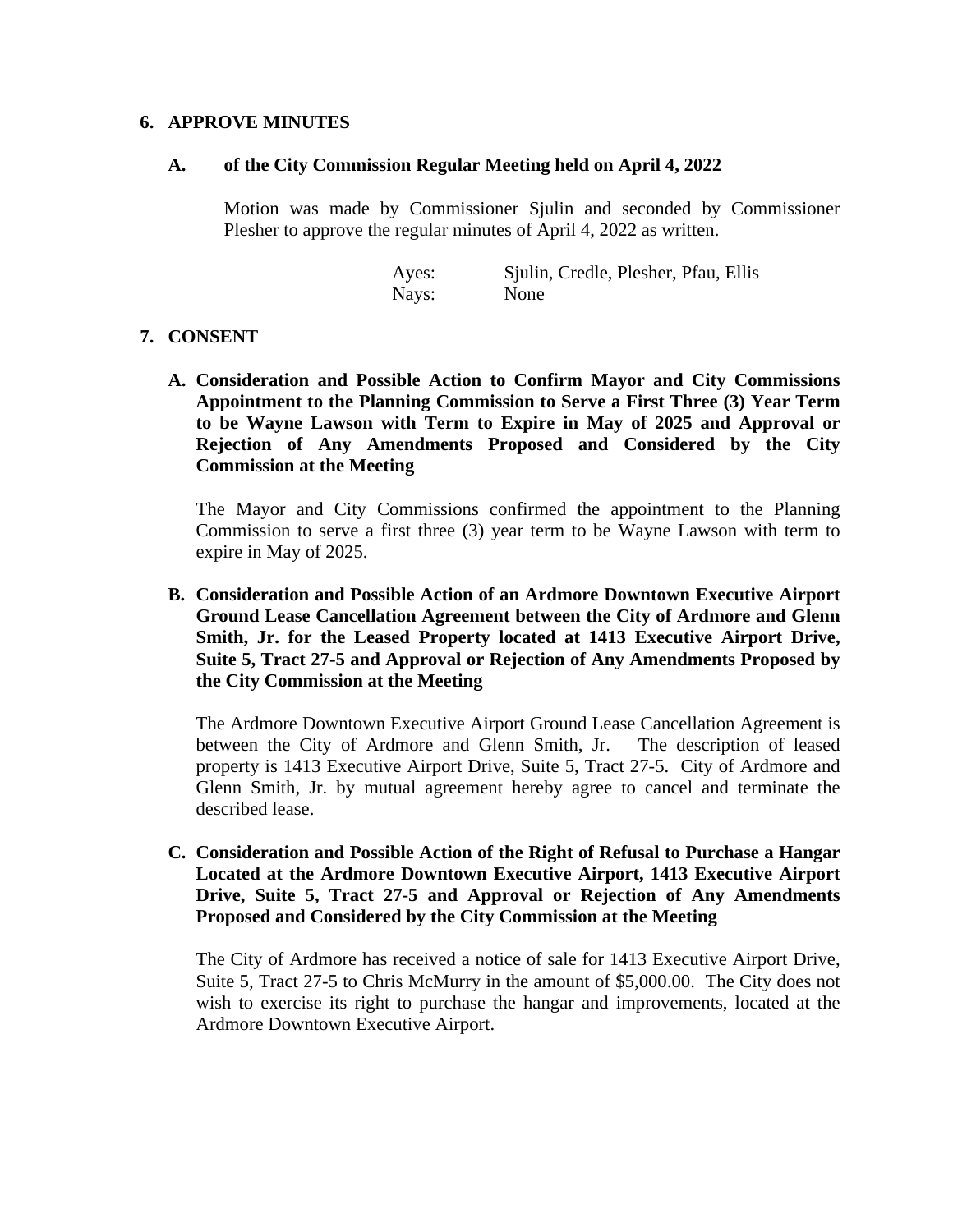**D. Consideration and Possible Action of a Ground Lease Agreement located at the Ardmore Downtown Executive Airport between the City of Ardmore and Lessee Chris McMurry for Leased Premises of 1413 Executive Airport Drive, Suite 5, Tract 27-5 and Approval or Rejection of Any Amendments Proposed and Considered by the City Commission at the Meeting**

The Ground Lease Agreement is located at the Ardmore Downtown Executive Airport and is between the City of Ardmore and Lessee, Chris McMurry. The Ground Lease Agreement is for 1413 Executive Airport Drive, Suite 5, Tract 27-5. The City of Ardmore is the co-sponsor, along with the State of Oklahoma, ex rel Oklahoma Planning and Resources Board, of the area known as the Ardmore Downtown Executive Airport, which is located in Southern Ardmore and in the northern portion of Lake Murray State Park. The initial term of the Ground Lease Agreement shall be for a term commencing on April 18, 2022 and ends on April 17, 2032, with the option of two (2) additional five (5) year extensions.

Motion was made by Commissioner Plesher and seconded by Vice-Mayor Pfau to approve Consent Agenda Items 7.A. - 7.D.

| Ayes: | Sjulin, Credle, Plesher, Pfau, Ellis |
|-------|--------------------------------------|
| Nays: | None                                 |

## **8. REGULAR BUSINESS**

#### **A. ORDINANCE(S)**

**1. Consideration of Adoption or Rejection of Ordinance Number 3121, an Ordinance Amending Chapter 19, Article III, of the Ardmore Code of Ordinances Pertaining to Prevention of Youth Access to Tobacco; Providing Definitions, Prohibiting Sale of Tobacco to Minors; Regulating Tobacco Vending Machines; Requiring Signage on Restricted Sale of Tobacco; Prohibiting Public Access to Tobacco Products; Prohibiting Sale of Tobacco Paraphernalia to Minors; Providing for Repealer, Penalties for Violation; Severability and Declaring an Emergency; and Consideration of Adoption or Rejection of Emergency Clause with Respect to Ordinance Number 3121 and Consideration of Adoption or Rejection of Any Amendments to the Proposed Emergency Clause as may be Considered by the City Commission at the Meeting and Approval or Rejection of Any Amendments Proposed and Considered by the City Commission at the Meeting**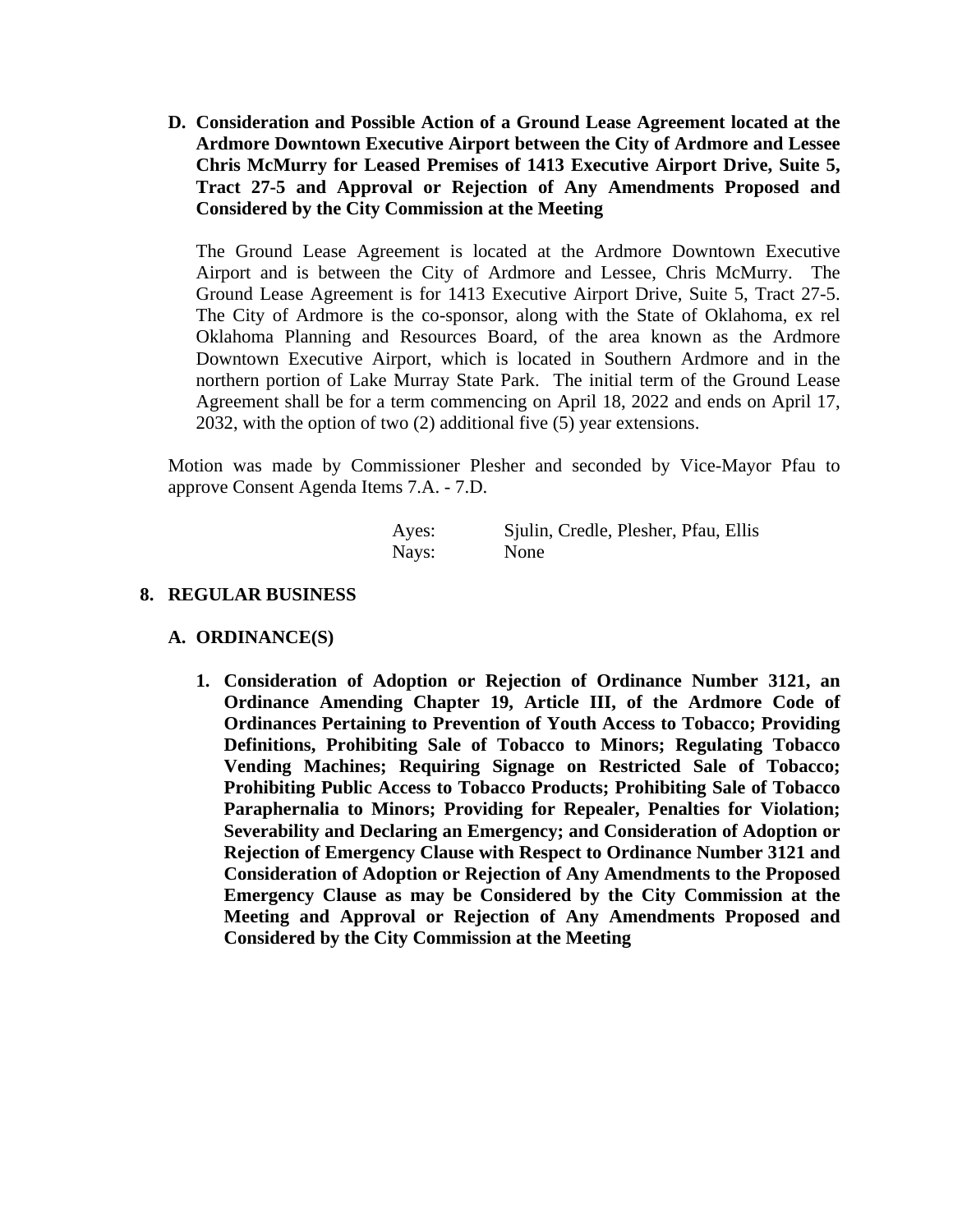A presentation was made by Kevin Norris, Chief of Police, to the Commission. He stated that the Ordinance is amending Chapter 19, Article III, of the Ardmore Code of Ordinances pertaining to the prevention of youth access to tobacco; Sec. 19-136. - Definitions; Sec. 19-137 - Sale and Furnishing Tobacco Products to Minors; Sec. 19-138. - Tobacco Vending Machines; Sec. 19-139. - Display of Tobacco Age Restriction Signage; Sec. 19-140. - Public Access to Tobacco Products; and Sec. 19-141. - Tobacco Paraphernalia.

Motion was made by Commissioner Credle and seconded by Commissioner Plesher to adopt Ordinance Number 3121.

| Ayes: | Sjulin, Credle, Plesher, Pfau, Ellis |
|-------|--------------------------------------|
| Nays: | None                                 |

### **B. RESOLUTION(S)**

**1. Consideration of Adoption or Rejection of Resolution Number 4212, a Resolution of City of Ardmore and Ardmore Public Works Authority Establishing Simmons Bank of Ardmore as the Official Depository of City Funds and Establishing Authorized Signatories and Consideration of Adoption or Rejection of Any Amendments to the Proposed Resolution as may be Considered by the City Commission at the Meeting**

A presentation was made by Sissy Burge, City Treasurer, to the Commission. She stated that the Finance Department and Ardmore Public Works Authority's (APWA) staff recently accepted and evaluated proposals for banking services that were received on March 8, 2022. There were four (4) bids received from local banking institutions that offered several different deposit and investment opportunities that were evaluated. After consultation with Crawford and Associates, they felt most comfortable with the investments sweep approach that Simmons Bank has offered. In addition, they felt it would be easier to document and track the investments and staff would not be required to physically separate the APWA Trust monies from the City of Ardmore monies. The proposal from Simmons Bank for banking services to remain the bank depository for the City of Ardmore and the APWA will be for Fiscal Year 2022-2023 beginning on July 1, 2022.

Motion was made by Commissioner Plesher and seconded by Commissioner Credle to adopt Resolution Number 4212.

| Ayes: | Sjulin, Credle, Plesher, Pfau, Ellis |
|-------|--------------------------------------|
| Nays: | None                                 |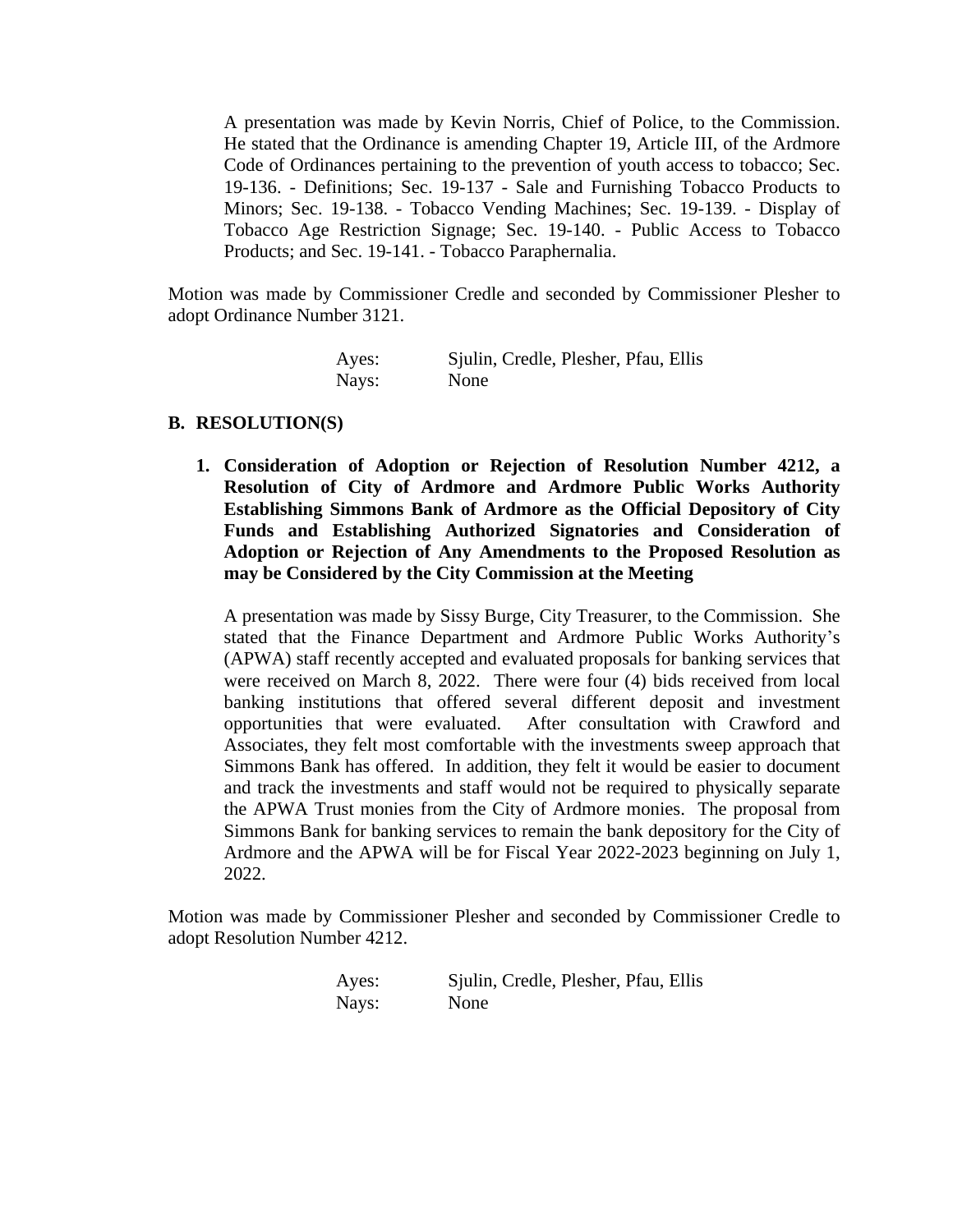## **C. PURCHASE(S)**

**1. Consideration and Possible Action for the Purchase of Three (3) New 14-Foot Stainless Steel Salt Dogg Spreaders and Three (3) SST Light Bars for the Street Department from the Oklahoma State Contract SW500 from Southwest Trailers & Equipment in the Total Amount of \$40,848.00 and Approval or Rejection of Any Amendments Proposed and Considered by the City Commission at the Meeting**

Item Removed from the Agenda

## **D. AGREEMENT(S)**

**1. Consideration and Possible Action of Change Order Number 1 to the Concrete Labor Project Contract between the City of Ardmore and V and R Hughes Enterprises, Inc. to Extend the Contract Completion Date to July 1, 2022 and Approval or Rejection of Any Amendments Proposed and Considered by the City Commission at the Meeting**

A presentation was made by Josh Randell, Interim City Engineer, to the Commission. He stated that the termination date for the Concrete Labor Project Contract needs to be extended. Staff has been working diligently to complete the needed tasks, although have recently gone through some personnel changes which have set staff back. The Change Order would authorize the extension of the existing contract with V and R Hughes Enterprises, Inc. until July 1, 2022, at which time staff plans to have a new contract in place through the rest of the year and into the next.

Motion was made by Commissioner Plesher and seconded by Commissioner Sjulin to approve Change Order Number 1 to the Concrete Labor Project Contract between the City of Ardmore and V and R Hughes Enterprises, Inc. to extend the contract completion date to July 1, 2022.

> Ayes: Sjulin, Credle, Plesher, Pfau, Ellis Nays: None

**2. Consideration and Possible Action to Consent to a Sublease Agreement between the Ardmore Development Authority a Public Trust of the City and Continental Intermodal Group - Trucking LLC, an Oklahoma Limited Liability Company for Property located at the Ardmore Municipal Airpark, 620 General Drive, Suite 2, Ardmore, Oklahoma and Approval or Rejection of Any Amendments Proposed and Considered by the City Commission at the Meeting**

A presentation was made by Kevin Boatright, City Manager, to the Commission. He stated that the Sublease Agreement (Lease Agreement) is between the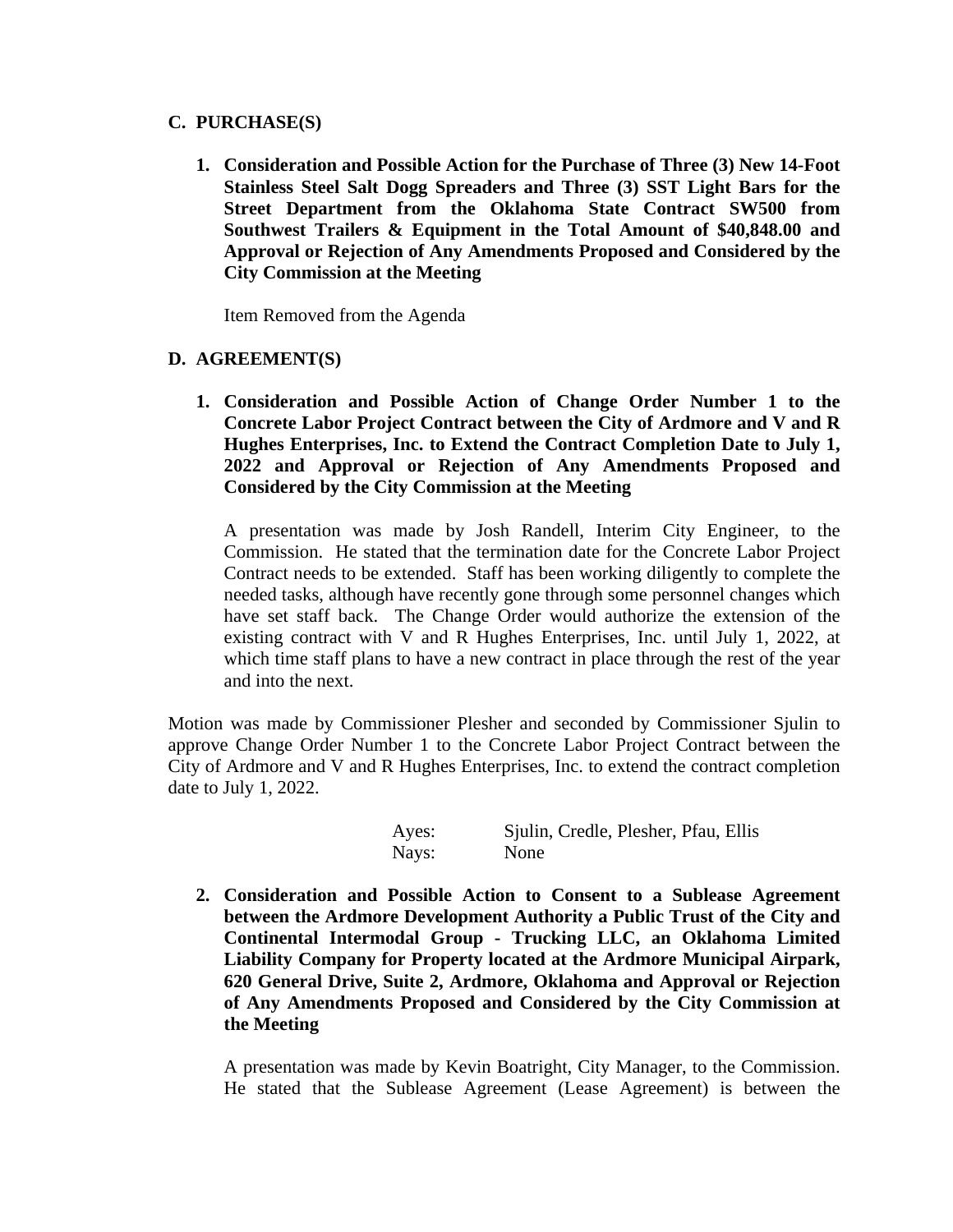Ardmore Development Authority, a public trust of the City of Ardmore (Authority) and Continental Intermodal Group - Trucking LLC, an Oklahoma limited liability company (Company). The Authority leases from the City of Ardmore the Ardmore Municipal Airpark (Airpark) in Ardmore, Oklahoma. The Authority desires to sublease property to Company and Company hereby subleases from the Authority property at the Airpark to include; a Terminal Building located at the Airpark having a physical address of: 620 General Drive Suite 2, Ardmore, Oklahoma

Motion was made by Commissioner Sjulin and seconded by Commissioner Credle to approve to consent to a Sublease Agreement between the Ardmore Development Authority a Public Trust of the City and Continental Intermodal Group - Trucking LLC, an Oklahoma Limited Liability Company for property located at the Ardmore Municipal Airpark, 620 General Drive, Suite 2, Ardmore, Oklahoma.

| Ayes: | Sjulin, Credle, Plesher, Pfau, Ellis |
|-------|--------------------------------------|
| Nays: | None                                 |

**3. Consideration and Possible Action to Utilize Choice Partners Intergovernmental Cooperative Purchasing Agreement between the City of Ardmore and Harris County Department of Education as a Procurement Method and Approval or Rejection of Any Amendments Proposed and Considered by the City Commission at the Meeting**

A presentation was made by Kevin Boatright, City Manager, to the Commission. He stated that City of Ardmore (City) frequently utilizes interstate and interlocal cooperative agreements as a procurement method. In order to utilize Choice Partner's Purchasing Cooperative Contact, the City must execute a Contract to become a member. The City Attorney has reviewed and approves the membership and Interlocal Contract.

Motion was made by Commissioner Plesher and seconded by Commissioner Credle to approve to utilize Choice Partners Intergovernmental Cooperative Purchasing Agreement between the City of Ardmore and Harris County Department of Education as a procurement method.

| Ayes: | Sjulin, Credle, Plesher, Pfau, Ellis |  |
|-------|--------------------------------------|--|
| Nays: | None                                 |  |

## **9. EXECUTIVE SESSION**

Motion was made by Vice-Mayor Pfau and seconded by Commissioner Sjulin to enter into Executive Session at 7:15 P.M.

> Ayes: Sjulin, Credle, Plesher, Pfau, Ellis Nays: None